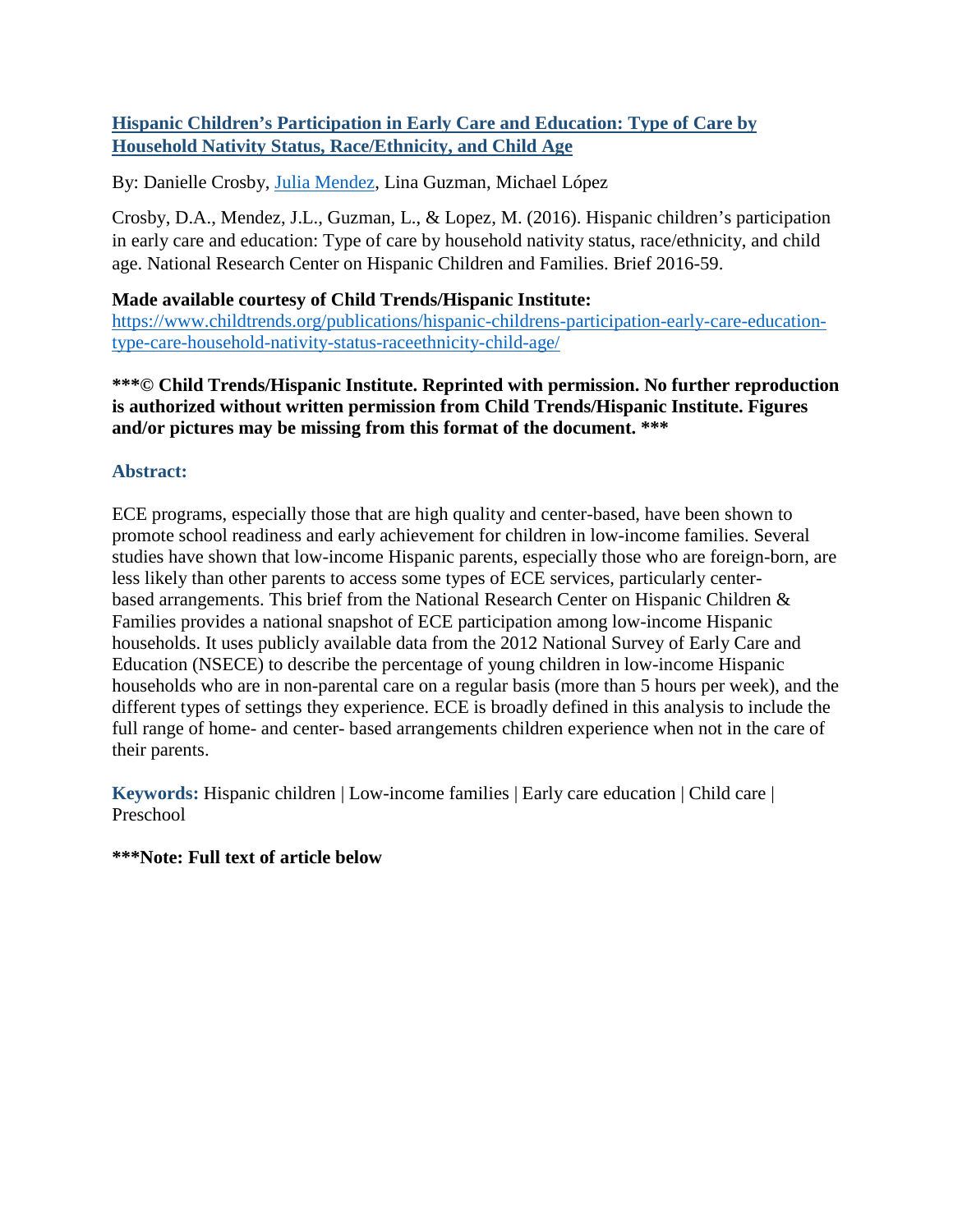

# **Hispanic Children's Participation in Early Care and Education: Type of Care by Household Nativity Status, Race/Ethnicity, and Child Age**

Danielle Crosby, Julia Mendez, Lina Guzman, and Michael López

**November 2016**

### Why research on low-income Hispanic children and families matters

Hispanic or Latino children currently make up roughly 1 in 4 of all children in the United States,<sup>a</sup> and by 2050 are projected to make up 1 in 3, similar to the number of white children.<sup>b</sup> Given this increase, how Hispanic children fare will have a profound impact on the social and economic well-being of the country as a whole.

Notably, though, 5.7 million Hispanic children, or one third of all Hispanic children in the United States, are in poverty, more than in any other racial/ethnic group.<sup>c</sup> Nearly two thirds of Hispanic children live in low-income families, defined as having incomes of less than two times the federal poverty level.<sup>d</sup> Despite their high levels of economic need, Hispanics, particularly those in immigrant families, have lower rates of participation in many government support programs when compared with other racial/ ethnic minority groups.<sup>e-g</sup> High-quality, research-based information on the characteristics, experiences, and diversity of Hispanic children and families is needed to inform programs and policies supporting the sizable population of low-income Hispanic families and children.

a Federal Interagency Forum on Child and Family Statistics. (2015). *America's children: Key national indicators of well-being, 2015, Table POP3*. Washington, D.C.: Government Printing Office. Retrieved from [http://www.childstats.gov/](http://www.childstats.gov/americaschildren/tables.asp) [americaschildren/tables.asp](http://www.childstats.gov/americaschildren/tables.asp)

 c DeNavas-Walt, C., & Proctor, B.D. (2015). *Income and Poverty in the United States: 2014, Table B-2, Current Population Reports, P60-252*. Washington, D.C.: U.S. Department of Commerce, U.S. Census Bureau. Retrieved from [http://www.census.](http://www.census.gov/content/dam/Census/library/publications/2015/demo/p60-252.pdf#TableB-2) [gov/content/dam/Census/library/publications/2015/demo/p60-252.pdf#TableB-2](http://www.census.gov/content/dam/Census/library/publications/2015/demo/p60-252.pdf#TableB-2) d Lopez, M. H., & Velasco, G. (2011). *Childhood poverty among Hispanics sets record, leads nation*. Washington, D.C.: Pew Research Hispanic Center. Retrieved from [http://](http://www.pewhispanic.org/2011/09/28/childhood-poverty-among-hispanics-sets-record-leads-nation/) [www.pewhispanic.org/2011/09/28/childhood-poverty-among-hispanics-sets](http://www.pewhispanic.org/2011/09/28/childhood-poverty-among-hispanics-sets-record-leads-nation/)[record-leads-nation/](http://www.pewhispanic.org/2011/09/28/childhood-poverty-among-hispanics-sets-record-leads-nation/)

e Williams, S. (2013). *Public assistance participation among U.S. children in poverty, 2010*. Bowling Green, Ohio: National Center for Family & Marriage Research. Retrieved from [http://www.bgsu.edu/content/dam/BGSU/college-of-arts-and](http://www.bgsu.edu/content/dam/BGSU/college-of-arts-and-sciences/NCFMR/documents/FP/FP-13-02.pdf)[sciences/NCFMR/documents/FP/FP-13-02.pdf](http://www.bgsu.edu/content/dam/BGSU/college-of-arts-and-sciences/NCFMR/documents/FP/FP-13-02.pdf)

f Lichter, D., Sanders, S., & Johnson, K. (2015). *Behind at the starting line: Poverty among Hispanic infants*. Durham, NH: University of New Hampshire, Carsey School of Public Policy. Retrieved from [http://scholars.unh.edu/cgi/viewcontent.](http://scholars.unh.edu/cgi/viewcontent.cgi?article=1250&context=carsey) [cgi?article=1250&context=carsey](http://scholars.unh.edu/cgi/viewcontent.cgi?article=1250&context=carsey)

g Child Trends Databank. (2014). *Health care coverage*. Bethesda, MD: Child Trends. Retrieved from <http://www.childtrends.org/?indicators=health-care-coverage>

## **Overview**

More than one quarter of all children age 5 and younger in the United States are Hispanic or Latino,<sup>a</sup> and more than two thirds of these children live in poverty or near poverty.<sup>1</sup> Given that early care and education (ECE) settings serve as a key developmental context for children and a critical work support for parents, it is important to examine and understand the ECE experiences of low-income Hispanic families.

ECE programs, especially those that are high quality and center-based, have been shown to promote school readiness and early achievement for children in low-income families.<sup>2,3</sup> These positive effects appear to hold for Hispanic children, and may in fact be larger than those observed for non-Hispanic children.<sup>46</sup> Yet several studies have shown that low-income Hispanic parents, especially those who are foreign-born, are less likely than other parents to access some types of ECE services, particularly center-based arrangements.<sup>7-10</sup>

In this brief, we provide a national snapshot of ECE participation among low-income Hispanic households. We use publically available data from the 2012 National Survey of Early Care and Education (NSECE) to describe the percentage of young children in low-income Hispanic households who are in non-parental care on a regular basis (more than 5 hours per week), and the different types of settings they experience. ECE is broadly defined in this analysis to include the full range of home- and center- based arrangements children experience when not in the care of their parents.

We focus on low-income households because the challenges of coordinating parental employment and the care of young children are most acute for families with limited economic resources. Low-income families are therefore the primary target of policy efforts and public investments to improve ECE access, utilization, and quality.

Households' ECE needs, preferences, and available options may vary by family members' demographic characteristics and/or child age. Thus, we report separate estimates for Hispanic children in immigrant households (i.e., including at least one foreign-born adult) and those living with U.S.-born adults only, and provide comparison data for young non-Hispanic white and

b Ibid.

<sup>a</sup> In this brief series, we use the terms *Hispanic* and *Latino* interchangeably.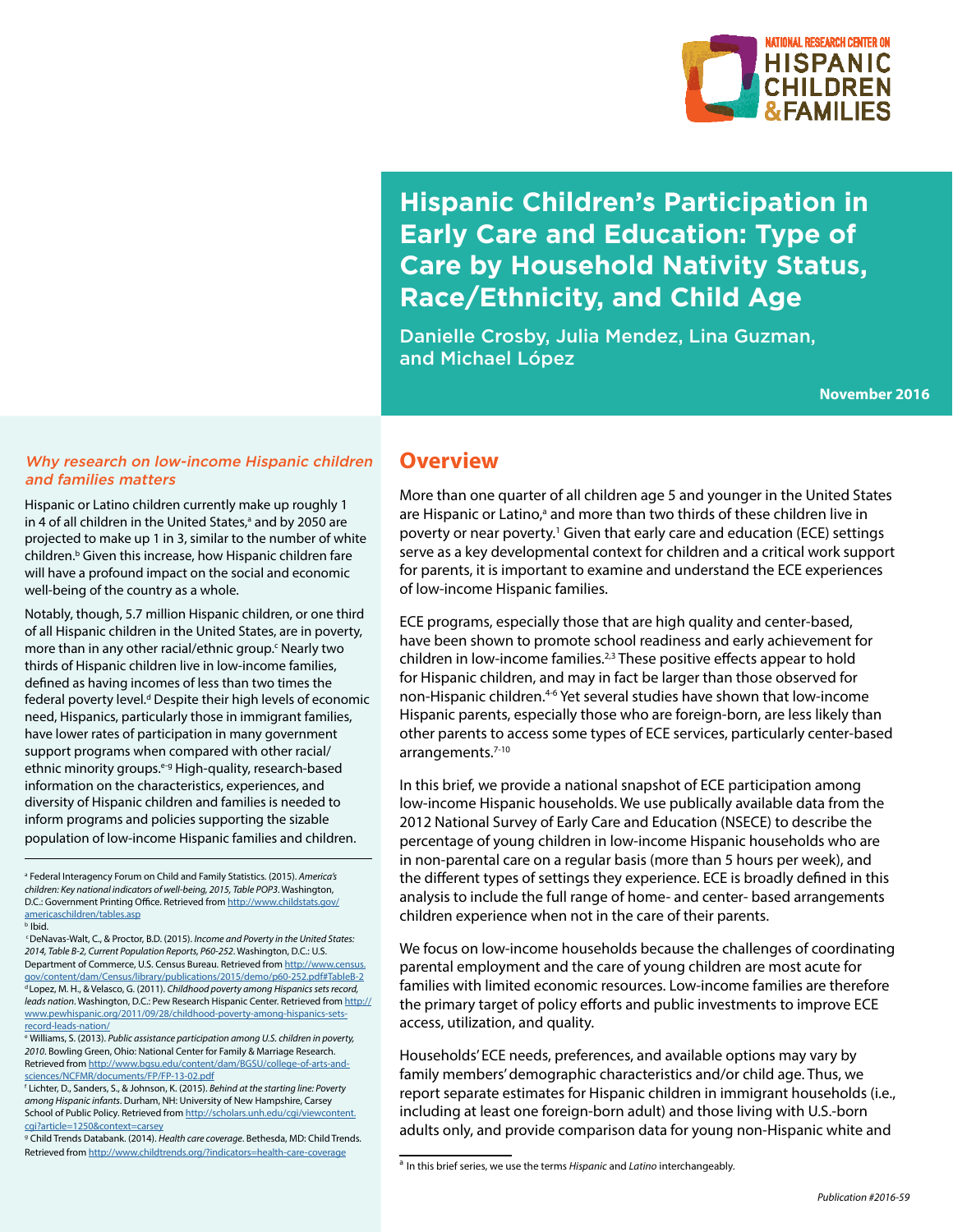black children from low-income households.<sup>b</sup> We also examine ECE participation patterns separately for infants and toddlers (younger than age 3), and preschoolers (3 to 5 years).

# **Key findings**

When it comes to participation in early care and education, long-observed gaps between low-income Hispanic children and their low-income white and black peers may be closing, especially during the preschool years.

- **•** We found few differences in ECE participation among lowincome children ages 3 to 5 of different racial/ethnic groups. Most are in non-parental ECE arrangements.
	- o Nearly two thirds of Hispanic preschoolers from lowincome immigrant and non-immigrant households participate in ECE, which is similar to the participation rate of low-income white preschoolers, but lower than the three quarters of low-income black preschoolers who are in ECE arrangements.
- **•** In contrast, ECE participation among low-income children younger than age 3 varies significantly by household nativity and race/ethnicity.
	- o Just over one third of Hispanic infants and toddlers from low-income immigrant households are in ECE arrangements, compared to roughly half of their nonimmigrant Hispanic and white peers from low-income households, and nearly two thirds of black infants and toddlers from low-income households.
- **•** Similar to low-income black children, approximately one third of low-income Hispanic children (regardless of age or household nativity) in ECE spend time in multiple arrangements; this is a smaller share than the nearly half of low-income white children who do.

Among families *using non-parental care*, we found that lowincome Hispanic children (birth to age 5) are as likely as their low-income white and black peers to experience center- and home- based arrangements.

- **•** The majority (approximately 2 in 3) of Hispanic infants and toddlers from low-income immigrant and nonimmigrant households who are in ECE are in home-based arrangements, with a much smaller percentage (fewer than 1 in 5) experiencing any center-based care. These utilization rates are similar to those of infants and toddlers from lowincome white and black households.
- **•** The majority (approximately 3 in 5) of Hispanic preschoolers from low-income immigrant and non-immigrant households who are in ECE are in center-based arrangements, similar to their white and black peers.
- **•** One of the only group differences we found regarding type of care among children in ECE exists for specific types of home-based arrangements.
	- o Compared to their low-income Hispanic, white, and black peers from non-immigrant households, lowincome Hispanic children (birth to 5) from immigrant households are less likely to be in unpaid homebased care (typically provided by family, friends and neighbors) and more likely to be in paid home-based care with an unfamiliar provider.

# **About this series**

This brief is part of an ongoing series aimed at better understanding the early care and education experiences of Latino children. This brief uses data from the National Survey of Early Care and Education (NSECE)—a set of four integrated, nationally representative surveys that describe the ECE landscape in the United States.

Other briefs in this series include:

Crosby, D.A. & Mendez, J.L. (2016). *Hispanic Children's Participation in Early Care and Education: Amount and Timing of Hours by Household Nativity Status, Race/Ethnicity, and Child Age.* Bethesda, MD: The National Center for Research on Hispanic Families & Children.

Guzman, L., Hickman, S., Turner, K., & Gennetian L. (2016). *Hispanic Children's Participation in Early Care and Education: Perceptions of Care Arrangements, and Relatives' Availability to Provide Care.* Bethesda, MD: The National Center for Research on Hispanic Families & Children.

These publications and forthcoming briefs in the series can be accessed on the Center's website at: [http://www.](http://www.hispanicresearchcenter.org/nrc/resources/publications/) [hispanicresearchcenter.org/nrc/resources/publications/.](http://www.hispanicresearchcenter.org/nrc/resources/publications/)



**h** In this analysis, child race/ethnicity is based on information provided by the household survey respondent. Children are classified as Hispanic/Latino if this was provided as a response to the question about ethnicity or the question about race. The white and black child race categories do not include children who were identified as multi-racial.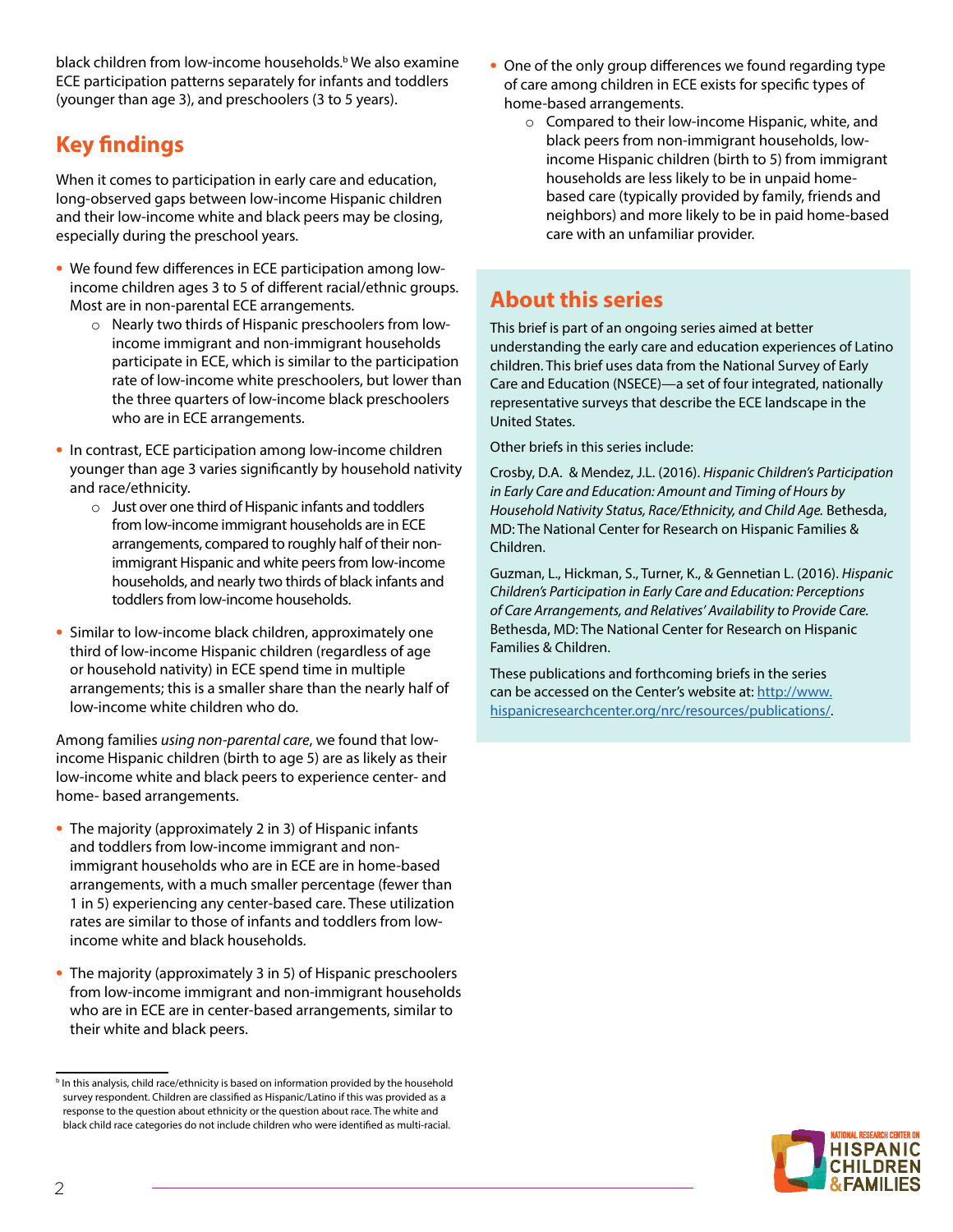# **Data source and methodology**

The [2012 National Survey of Early Care and Education \(NSECE\)](http://www.acf.hhs.gov/opre/research/project/national-survey-of-early-care-and-education-nsece-2010-2014) is a set of four nationally representative surveys that describe the early care and education (ECE) landscape in the United States.<sup>a</sup> The data presented in this brief are drawn from the household survey of the NSECE, a nationally representative sample of households with children under the age of 13. Respondents reported on all regular non-parental care arrangements used in the week prior to the survey for each child in the household younger than age 13.

The estimates presented here were calculated using merged data from the NSECE Household Child-level Quick Tabulation file and the Household Public Use file. Our analysis focuses on young children (birth to age 5, not yet in kindergarten<sup>b</sup>) who were living in low-income households, defined as having an annual income below 200 percent of the federal poverty threshold. The NSECE oversampled in low-income areas, resulting in large numbers of such households. Our analytic sample is made up of 5,153 children, including 2,393 Hispanic children (1,562 in immigrant households and 831 in households with U.S.-born adults only), 1,717 non-Hispanic white children, and 1,043 non-Hispanic black children (white and black children were from non-immigrant households; see "Definitions" below). Children of other racialethnic backgrounds were excluded due to small sample sizes.

We conducted descriptive analyses across several measures related to children's participation in early care and education arrangements, testing the statistical significance of mean differences between racial/ethnic groups. Significant differences are noted in the text, figures, and summary tables. We use consistent notation (a-f) for each pairwise difference for clarity; if one of the letters does not appear in a specific figure or table, it means that the difference was non-significant for that outcome. All analyses were conducted in STATA and were weighted to be representative of children living in U.S. households in 2012.

# **Definitions**

*Household nativity status. Nativity status* refers to whether any adult in the household was foreign-born. A household with at least one adult who was foreign-born was identified as being an *immigrant household*. A household in which all of the adults had been born in the United States was identified as being a *U.S.-born household*. Because we focus on Hispanic families, and because low-income Hispanic children are more likely to live in an immigrant household than low-income white or black children are, we excluded from our analysis the small numbers of white and black children living in low-income immigrant households. This means that our four household nativity groups are: 1) Hispanic immigrant household, 2) Hispanic U.S.-born household, 3) white (non-Hispanic) U.S.-born household, and 4) black (non-Hispanic)

U.S.-born household. For simplicity, we use the terms *white* and *black households*. Also, we use the terms *U.S.-born household* and *non-immigrant household* interchangeably.

*Non-parental care.* In the child calendar portion of the household survey, parents reported on all of the times in the week prior to the interview when their child was in the care of someone other than a parent. Several follow-up questions were then asked about each arrangement listed in the calendar so that non-parental care could be further classified into more detailed types of care. The NSECE public use files include constructed variables for eight types of non-parental arrangements. One of these types is K-8 schooling, which is not included in this brief. We report on the other types of non-parental care (also referred to here as *early care and education,* or ECE) using the variables described below.

*Center-based care.* This category of care captures all center- or organization- based ECE arrangements that children participate in for at least 5 hours per week. Examples of this type of care include Head Start, public pre-K, community-based child care, drop-in care, singleactivity care or lessons, and church child care during services.<sup>c</sup>

*Home-based care.* This category captures any regular care arrangement provided by an individual in a home-based setting for at least 5 hours per week. It includes care that occurs in the child's home or the provider's home, including family child care homes.<sup>d</sup>

*Irregular care.* This category of care captures arrangements (centeror home- based) that children participate in for less than 5 hours per week. Examples of this type of care include emergency or intermittent arrangements. Children may have multiple irregular arrangements that together total more than 5 hours of care per week.

*Other, uncategorized care.* This category captures regular care arrangements that occur for at least 5 hours per week that could not be categorized into one of the center- or home-based types listed above because of inadequate information about the program/provider.

*Multiple care arrangements.* Using information in the public use files about the number of providers currently providing care for each child, we were able to capture when children had multiple arrangements (i.e., two or more providers). These could be providers within the same category or type of child care, or across different types of care.

*Primary care arrangement.* Using variables available in the public use files regarding how many hours children spent in each of the eight types of care over the week prior to the interview, we identified the type of arrangement in which the child spent the most time. For the purposes of this brief, we examine the percentage of children whose *primary arrangement is center-based* or whose *primary arrangement is home-based.*

 $^{\text{d}}$  It is not possible in the NSECE public use child-level quick tab or household-level files to further categorize home-based care according to whether it is licensed or regulated.



<sup>a</sup> NSECE Project Team. (2012). *National Survey of Early Care and Education (NSECE), 2012.* Ann Arbor, MI: Inter-University Consortium for Political and Social Research. [http://doi.](http://doi.org/10.3886/ICPSR35519.v2) [org/10.3886/ICPSR35519.v2](http://doi.org/10.3886/ICPSR35519.v2)

<sup>&</sup>lt;sup>b</sup> A small number of 6-year olds were identified as not being in kindergarten, which may reflect birthdates after the eligibility cut-off or parental decisions to delay kindergarten entry. However, we restrict the analytic sample for this brief to children younger than age 6 to make this work comparable to the broader early childhood literature, which tends to focus on children from birth to age 5.

 $\overline{c}$  The NSECE public data files include separate variables for "center-based early care and education," which includes traditional ECE settings for young children, such as Head Start, public pre-K, and community-based child care centers, and "other organizational early care and education," which includes any regular organizational care not included in the center ECE category (e.g., church-based). We combine these two categories for this analysis, as both capture formal settings where children are cared for in relatively large groups.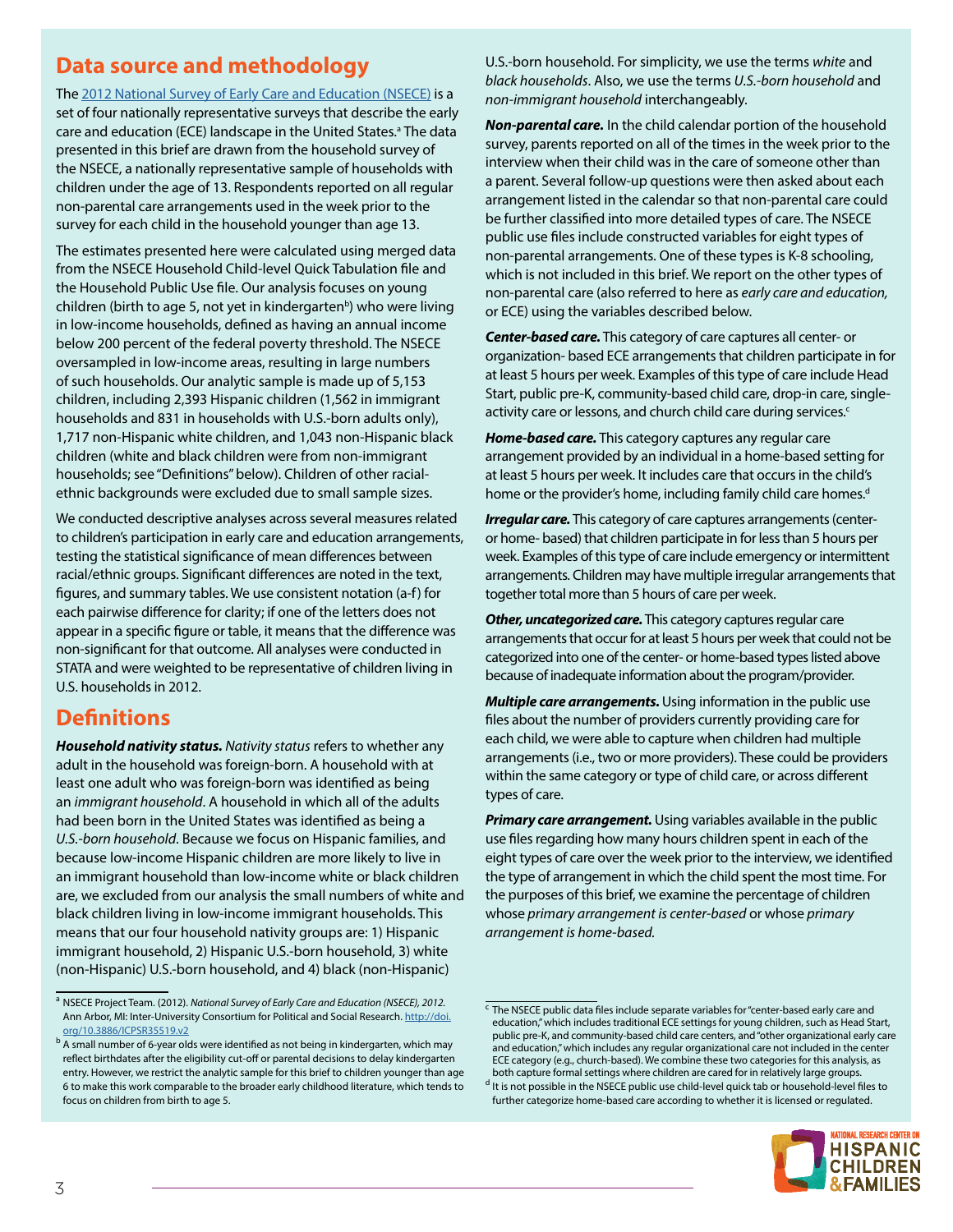# **Findings**

### **Proportion of low-income Latino children in ECE**

These estimates represent the share of all young children from low-income households in a given racial/ethnic group who experience each type of setting; thus, the sample includes children who were not in any ECE arrangements (i.e., who were in parental care only) at the time of the survey.

**Approximately half of all young children from low-income Hispanic households (49 percent) are in non-parental ECE arrangements** (see Figure 1). Low-income Hispanic children in non-immigrant households are about as likely to be in care as low-income white children (53 and 56 percent, respectively), but less likely to be than low-income black children (67 percent). Low-income Hispanic children in immigrant households, however, are less likely to be in care (46 percent) than either their low-income white or black peers. The difference in ECE participation rates between lowincome Hispanic children in immigrant and non-immigrant households is not statistically significant.

**Figure 1.** Roughly half of Hispanic children in low-income households are in ECE arrangements.



#### **Percentage of low-income children in any ECE, by household nativity and race/ethnicity**

Source: Authors' analysis of 2012 National Survey of Early Care and Education The following notation is used consistently throughout the brief. If a letter does not appear in the figure above, it means the particular pairwise difference was non-significant. <sup>a</sup> Significant difference (p<.05) between Hispanic children of immigrants and non-immigrants <sup>b</sup> Significant difference (p<.05) between Hispanic children of immigrants and white children. <sup>c</sup> Significant difference (p<.05) between Hispanic children of immigrants and black children. <sup>d</sup> Significant difference (p<.05) between Hispanic children of non-immigrants and white children. e Significant difference (p<.05) between Hispanic children of non-immigrants and black children.

f Significant difference (p<.05) between white children and black children.

When we examined how ECE utilization patterns for lowincome households vary by child age (see Figure 2), we found that **children younger than age 3, from all racial/ethnic groups, are less likely to be in ECE than children ages 3** 

**to 5.** Just over one third (37 percent) of Hispanic infants and toddlers from low-income immigrant households are in ECE arrangements, which is statistically similar to their same-age Hispanic peers in non-immigrant households (44 percent), but significantly less than their same-age white and black peers (50 and 58 percent, respectively). The share of Hispanic infants and toddlers from low-income non-immigrant households participating in ECE is similar to that of their white peers, but smaller than the share of black infants and toddlers who participate in ECE.

**Fewer racial/ethnic group differences in ECE utilization exist during the preschool years than during infancy and toddlerhood.** More than half of Hispanic preschoolers in lowincome immigrant households (57 percent) participate in ECE, which is similar to rates for Hispanic and white preschoolers in low-income non-immigrant households (both 63 percent), but somewhat lower than the 77 percent for black preschoolers from low-income households.

**Figure 2.** ECE utilization by low-income children varies by child age; differences across nativity and racial/ethnic groups are smaller for preschoolers than for younger children.



**Percentage of low-income children in any ECE, by child age, household nativity and race/ethnicity**



Source: Authors' analysis of 2012 National Survey of Early Care and Education The following notation is used consistently throughout the brief. If a letter does not appear in the figure above, it means the particular pairwise difference was non-significant. a<br>Significant difference (p<.05) between Hispanic children of immigrants and non-immigrants <sup>b</sup> Significant difference (p<.05) between Hispanic children of immigrants and white children. <sup>c</sup> Significant difference (p<.05) between Hispanic children of immigrants and black children. <sup>d</sup> Significant difference (p<.05) between Hispanic children of non-immigrants and white children.

<sup>e</sup> Significant difference (p<.05) between Hispanic children of non-immigrants and black children. f Significant difference (p<.05) between white children and black children.

Additional estimates presented in Table 1 (included at the end of this brief) indicate overall use of center-based and homebased arrangements.

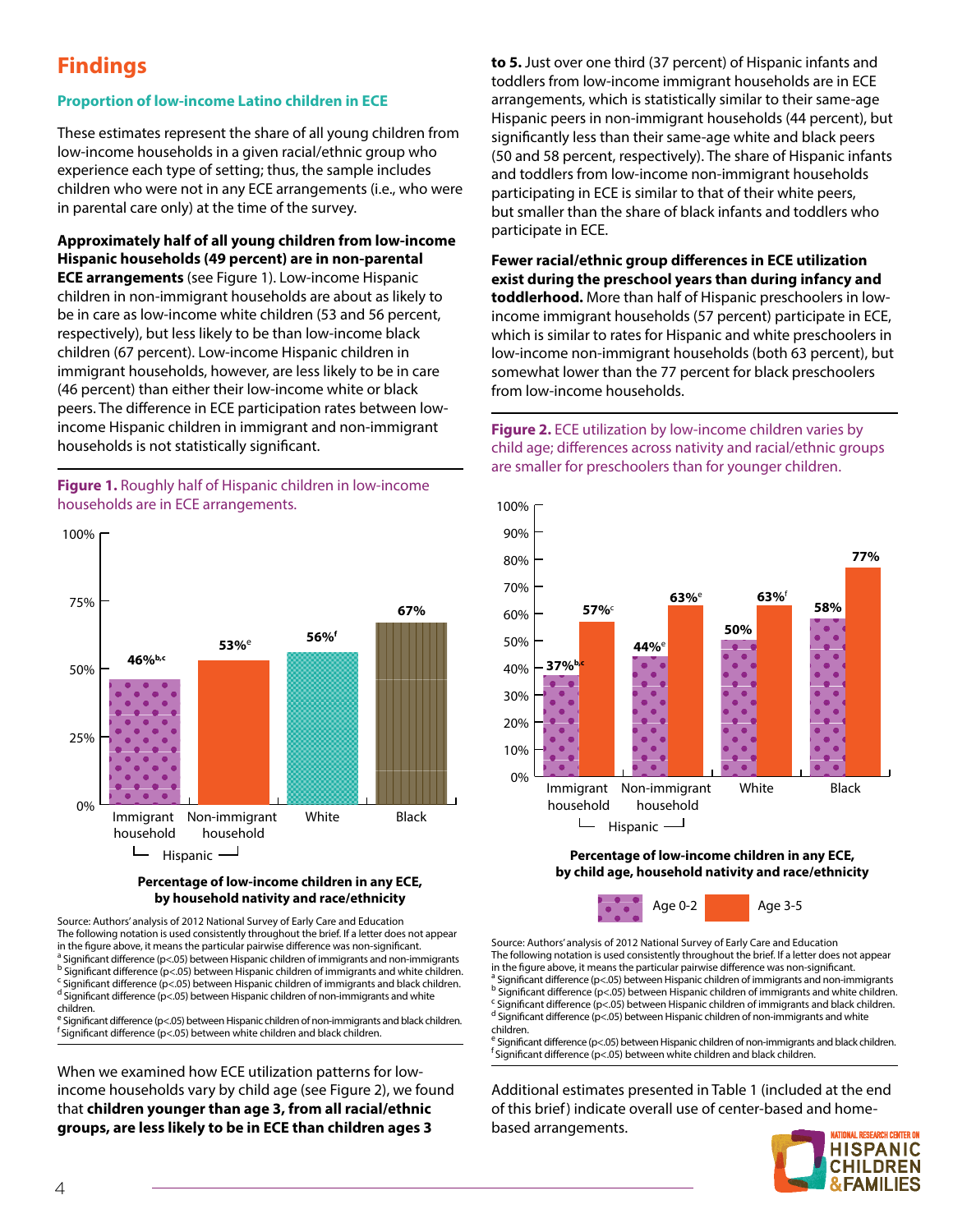### **Use of different types of ECE arrangements by Latino children in care**

In this next section, we take a closer look at Latino families' use of center- and home- based providers, *among those who were using ECE arrangements at the time of the survey*—in other words, children who are in parental care only have been excluded from the analysis. (Also see Table 2 at the end of the brief.)

We focus separately on the percentage of children who experience center-based and home-based arrangements,<sup>c</sup> as these two broad categories of ECE settings tend to differ on such characteristics as group size, provider education and training, and level of structure (e.g., planned activities, curriculum use). As before, we compare the experiences of Hispanic children in low-income immigrant and nonimmigrant households with those of white and black children in low-income, non-immigrant households.

**Among preschool-aged children in ECE arrangements, we found no significant differences in the use of center-based care between low-income Hispanic children and their lowincome white and black peers** (see Figure 3). A majority of low-income Hispanic preschoolers who participate in ECE are enrolled in centers (61 and 55 percent respectively), which is similar to the rate for low-income white and black preschoolers (both 57 percent).

**Across racial/ethnic groups, infants and toddlers in ECE are much less likely to be in center-based arrangements than preschool-aged children.** Approximately 18 percent of lowincome Hispanic infants and toddlers in immigrant households and 15 percent of those in non-immigrant households who are in ECE are in center-based arrangements, compared with 18 percent of low-income white and 26 percent of low-income black children. The only significant group difference is the lower rate of center care for infants and toddlers in U.S.-born Hispanic versus black households.

**Figure 3.** Among those participating in ECE, low-income Hispanic children are generally as likely as their white and black peers to be in center-based care.



#### **Percentage of low-income children in ECE who have center-based arrangements, by child age, household nativity, and race/ethnicity**



Source: Authors' analysis of 2012 National Survey of Early Care and Education The following notation is used consistently throughout the brief. If a letter does not appear in the figure above, it means the particular pairwise difference was non-significant. <sup>a</sup> Significant difference (p<.05) between Hispanic children of immigrants and non-immigrants <sup>b</sup> Significant difference (p<.05) between Hispanic children of immigrants and white children. <sup>c</sup> Significant difference (p<.05) between Hispanic children of immigrants and black children. <sup>d</sup> Significant difference (p<.05) between Hispanic children of non-immigrants and white children.

<sup>e</sup> Significant difference (p<.05) between Hispanic children of non-immigrants and black children.  $f$  Significant difference (p<.05) between white children and black children.

**We also found no significant differences in the use of home-based care by low-income Latino children in ECE arrangements, relative to their white and black peers** (see Figure 4). In contrast to the pattern for center-based care, infants and toddlers across the race-ethnic groups are *more* likely than preschool-aged children to be in home-based care. Approximately two thirds of Hispanic children younger than age 3 have at least one home-based arrangement; this is true for fewer than half of Hispanic children ages 3 to 5. None of the group differences by household nativity or race/ethnicity are statistically significant. In the "Definitions" text box, we provide additional information about the types of home-based arrangements used by Hispanic families.



 $\epsilon$  These types of care are not mutually exclusive; respondents in the NSECE were asked to identify all non-parental care providers and settings used in the week prior to the interview.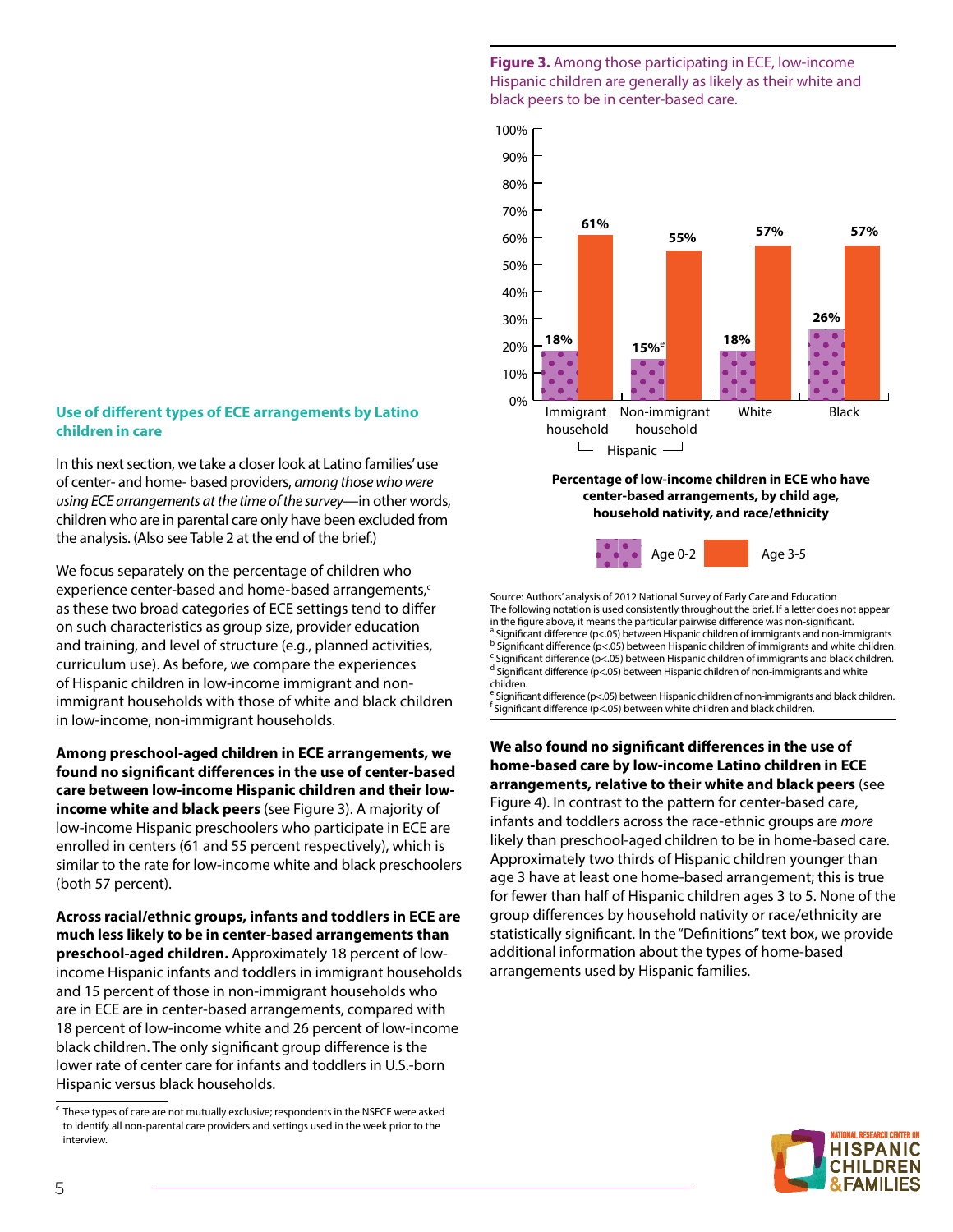



#### **Percentage of low-income children in ECE who have home-based arrangements, by child age, household nativity, and race/ethnicity**



Source: Authors' analysis of 2012 National Survey of Early Care and Education The following notation is used consistently throughout the brief. If a letter does not appear in the figure above, it means the particular pairwise difference was non-significant. a<br>Significant difference (p<.05) between Hispanic children of immigrants and non-immigrants <sup>b</sup> Significant difference (p<.05) between Hispanic children of immigrants and white children. <sup>c</sup> Significant difference (p<.05) between Hispanic children of immigrants and black children. <sup>d</sup> Significant difference (p<.05) between Hispanic children of non-immigrants and white

children. <sup>e</sup> Significant difference (p<.05) between Hispanic children of non-immigrants and black children.

 $f$  Significant difference (p<.05) between white children and black children.

Two additional types of ECE arrangements included in our analysis and presented in Table 2 (included at the end of this brief) are *irregular* and *other* (see the "Definitions" text box). These categories of care are not as conceptually distinct as center- and home-based arrangements; there is little information in the public release files about type of setting and regularity of these arrangements. A detailed examination of these types of care is beyond the scope of this brief; however, we note that roughly one third of Hispanic children in immigrant and nonimmigrant households experienced at least one of these types of arrangements in the week prior to the survey.

Also presented in Table 2 are estimates of the percentage of Latino children in non-parental care who are in multiple (two or more) arrangements. We found that **among low-income children in non-parental care, approximately one third of Hispanic children (across child age and household nativity groups) are in two or more ECE arrangements** (see Figure 5). This is similar to the share of low-income black children in ECE who have multiple arrangements, but some sub-group

differences exist in comparison to low-income white children. Among low-income infants and toddlers in ECE, Hispanic and black children are less likely than white peers to be in multiple arrangements; among low-income preschoolers, immigrant Hispanic children are less likely than white peers to be in multiple arrangements.

**Figure 5.** Among low-income children participating in ECE, roughly one third of Hispanic children have two or more care arrangements, which is similar to the proportion of black children, but less than the proportion of white children.





Source: Authors' analysis of 2012 National Survey of Early Care and Education The following notation is used consistently throughout the brief. If a letter does not appear in the figure above, it means the particular pairwise difference was non-significant. <sup>a</sup> Significant difference (p<.05) between Hispanic children of immigrants and non-immigrants <sup>b</sup> Significant difference (p<.05) between Hispanic children of immigrants and white children. <sup>c</sup> Significant difference (p<.05) between Hispanic children of immigrants and black children. <sup>d</sup> Significant difference (p<.05) between Hispanic children of non-immigrants and white children.

<sup>e</sup> Significant difference (p<.05) between Hispanic children of non-immigrants and black children.  $f$  Significant difference (p<.05) between white children and black children.

Children may have multiple providers within the same broader type of care or across different types of settings (e.g., center, home, irregular). Although it is beyond the scope of this brief to detail the various combinations of provider types that children with multiple arrangements experience, we provide estimates of the percentage of children who are in centers as their primary arrangement and in home-based settings as their primary arrangement (based on where they spend the most hours per week; see Table 2). The pattern of findings by type of primary arrangement, for children with multiple arrangements, closely mirrors those for *any* use of each type of care, so we do not discuss them separately.

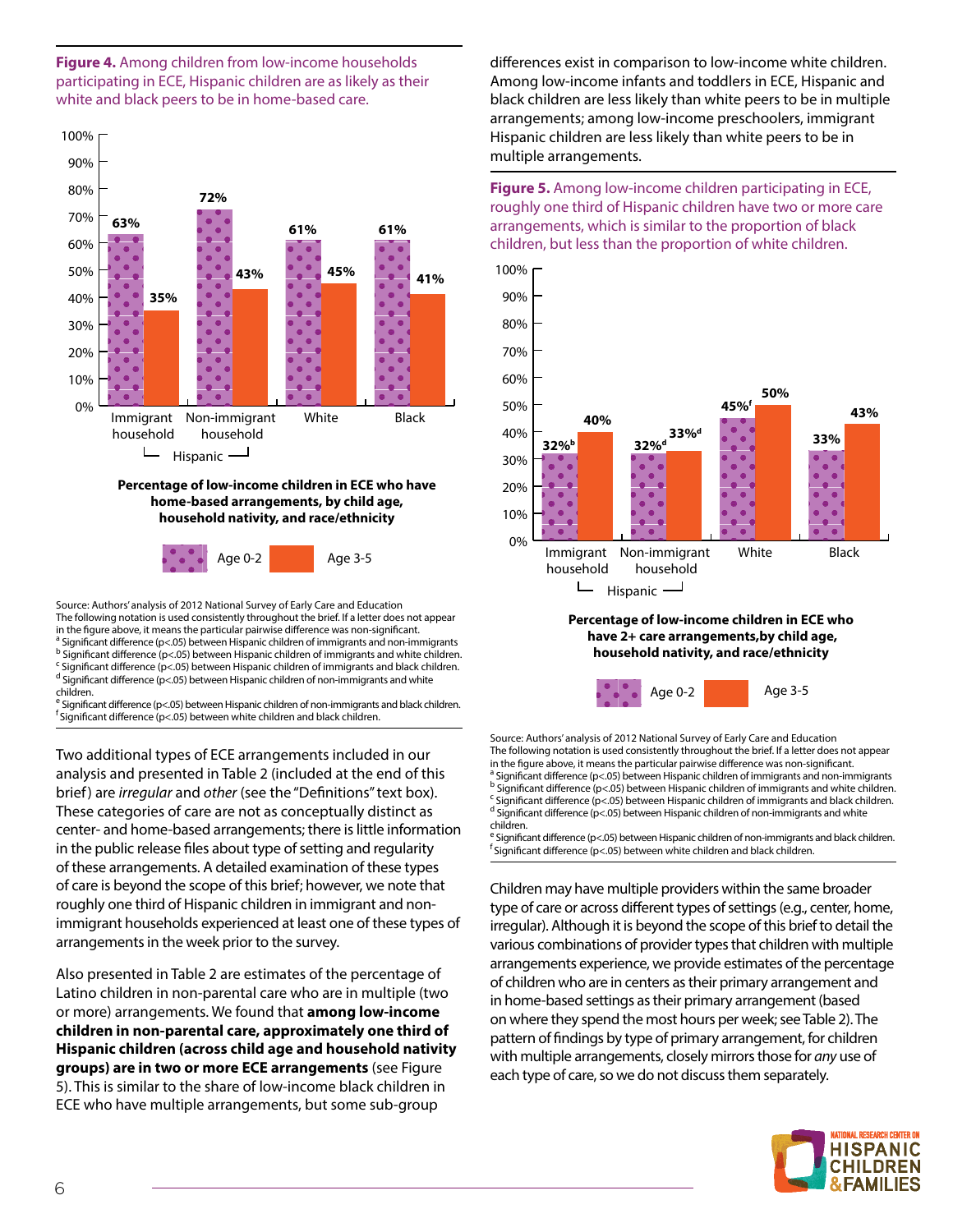# **A closer look at the home-based care arrangements used by Hispanic families**

Two ways home-based ECE settings can vary from one another are in the level of familiarity the provider had with the family prior to caring for the child (i.e., whether they are a relative, friend, or neighbor) and in the level of compensation the provider receives in exchange for caring for the child (i.e., pay or no pay).

Some parents may prefer family/friend/neighbor care arrangements for young children because of their comfort and familiarity with the provider. And, free or low-cost home-based arrangements often serve as an important support for lowincome families. Many low-income parents work in low-wage jobs with nonstandard, variable, and potentially unpredictable hours, and need flexible care options that are also affordable. Other work completed as part of this brief series (see "About this series") shows that low-income Hispanic, white, and black parents generally rate relative care more favorably than centerbased care and non-relative home-based care. But, it is also the case that Hispanic parents rate relative care lower than white parents do on nurturance, flexibility, and affordability, and lower than both black and white parents on safety and educational preparedness.<sup>a</sup>

The NSECE public use files provide information about families' use of three types of home-based care according to whether the provider had a prior relationship with the child and whether the provider receives payment: 1) *paid, no prior relationship;* 2) *paid, prior relationship* (includes family members, friends, and neighbors who receive pay/subsidy); and 3) *unpaid* (most, but not all, of these providers had a prior relationship with the child). Given that use of specific types of home-based care did not vary substantially by child age, we discuss the findings for children birth to age 5 as a group.

As shown in Figure 6 and Table 3, **Hispanic, white, and black children in low-income non-immigrant households who have home-based arrangements are more likely to be with an unpaid versus paid provider,** which suggests relatively high levels of family, friend, or neighbor care. Notably, however, **Hispanic children in low-income immigrant households are significantly** *less likely* **than Hispanic and white children in non-immigrant households to be in unpaid home-based care and** *more likely* **to be in paid home-based care with an unfamiliar provider.**

**Figure 6.** Hispanic children in immigrant households are *less likely* than their Hispanic and white peers in non-immigrant households to be in unpaid family/friend care, and *more likely* to be in paid home care with an unfamiliar provider.



#### **Percentage of low-income children (birth to age 5) in ECE who experience three types of home-based care, by household nativity and race/ethnicity**



Source: Authors' analysis of 2012 National Survey of Early Care and Education The following notation is used consistently throughout the brief. If a letter does not appear in the figure above, it means the particular pairwise difference was non-significant. <sup>a</sup> Significant difference (p<.05) between Hispanic children of immigrants and non-immigrants <sup>b</sup> Significant difference (p<.05) between Hispanic children of immigrants and white children. <sup>c</sup> Significant difference (p<.05) between Hispanic children of immigrants and black children. <sup>d</sup> Significant difference (p<.05) between Hispanic children of non-immigrants and white children.

<sup>e</sup> Significant difference (p<.05) between Hispanic children of non-immigrants and black children. f Significant difference (p<.05) between white children and black children.



a Guzman, L., Hickman, S., Turner, K., & Gennetian L. (2016). *Hispanic Children's Participation in Early Care and Education: Perceptions of Care Arrangements, and Relatives' Availability to Provide Care.* Bethesda, MD: The National Center for Research on Hispanic Families & Children.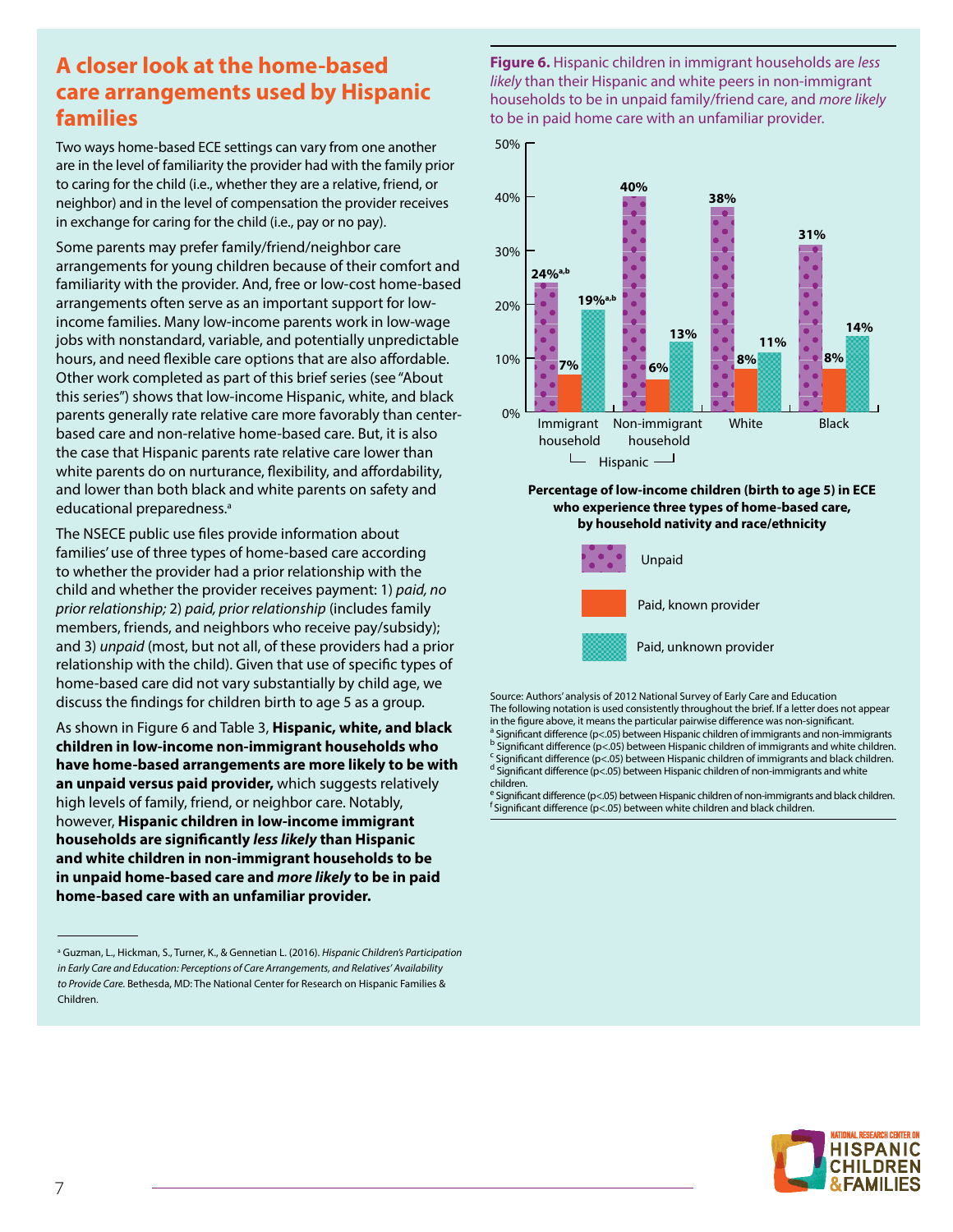# **Summary and implications**

Drawing on newly released data from the NSECE, this brief offers a snapshot of ECE participation by young children (birth to age 5) from low-income U.S. Hispanic households. Given their possible implications for ECE access and utilization, we examined rates of participation by child age and household nativity status, and also considered how rates compare to those reported for low-income white and black children from non-immigrant households.To date, research literature has rather consistently noted an ECE participation gap between Hispanic children and their non-Hispanic peers, especially in terms of participation in center-based programs. Given mounting evidence of the benefit of high-quality ECE experiences for low-income children's transition into school and early academic success, public investments and outreach efforts have sought to reduce participation barriers and increase access. Our analysis of the NSECE (which represents some of the most current nationally representative data available) suggests that long-observed participation gaps may be closing.

First, we found that roughly half of all Latino children (birth to age 5, not yet in kindergarten) from low-income households are in ECE arrangements, including nearly two thirds of those ages 3 to 5. Hispanic children from immigrant households are somewhat less likely to be in care than their white and black peers, particularly in infancy and toddlerhood. However, Hispanic children from U.S.-born households are as likely as white children to be in ECE arrangements across the early childhood years, though both groups participate at lower rates than black children. The general pattern of less ECE utilization for infants and toddlers than for preschoolers across raceethnic groups has been documented in the broader literature. While this may suggest parental preferences for keeping very young children at home when possible, it may also reflect the fact that ECE arrangements for infants and toddlers tend be more costly, less available, and of lower quality than ECE options for older children. Greater research and continued discussion of policy implications regarding ECE utilization for very young children, particularly among low-income Hispanic families, is needed.

Notably, when we examined the types of ECE settings accessed by low-income households, we found that Latino children (regardless of household nativity) are as likely as their same-age white and black peers to attend center-based programs. Among those in ECE arrangements, more than 60 percent of Latino preschoolers from immigrant households and 55 percent of those from non-immigrant households are in center-based care. Recent investments to expand publicly funded programs serving low-income preschoolers (e.g., state pre-K and Head Start programs), as well as targeted outreach efforts for underserved populations (e.g., immigrant families) may be supporting increased use among Hispanic families. For example, a recent study of Hispanic enrollment in publicly funded ECE programs in Chicago found that after controlling for demographic factors, Hispanic children have a

*higher* probability than non-Hispanic children of participation, particularly for Head Start and the city's Preschool for All programs. The probability of participation is especially high for Hispanic children with a foreign-born parent and those who speak Spanish at home. These findings may reflect a publicly funded ECE system in Chicago that is responsive to the needs of culturally and linguistically diverse families.<sup>11</sup>

We also found no nativity or race/ethnic differences in the use of home-based arrangements among low-income children; in other words, low-income Hispanic children from immigrant and non-immigrant households are no more or less likely to be in home-based settings than their low-income white and black peers. Interesting differences exist, however, for home-based care, depending on whether the provider is paid or unpaid, and familiar or unfamiliar to the family. Immigrant Hispanic parents are less likely than non-immigrant Hispanic and white parents to use familiar home-based providers (i.e., relatives, friends, or neighbors), and conversely, are more likely to use paid homebased care with an unfamiliar provider. Free or low-cost care arrangements with family and friends may be less accessible to immigrant Hispanic households. A recent analysis of NSECE household survey data as part of this brief series shows that Hispanic households in poverty are less likely to have relatives nearby who can provide free child care than poor white or black households.12 Notably, Hispanic parents also rated relative care somewhat less favorably than white parents on several dimensions of care, which runs counter to the commonly held perception that Hispanic parents have stronger preferences for relative care than other racial/ethnic groups.

Finally, we found that similar to low-income black children, approximately one third of low-income Hispanic children (regardless of age or household nativity) who are in nonparental care spend time in multiple arrangements; this is a somewhat smaller share than the nearly half of low-income white children who do. In future work, the NSECE calendar data can be used to help understand the different combinations of care arrangements used by Hispanic families and how these are scheduled in relation to parents' work and school activities.

Together, these findings challenge a prior narrative that Hispanic parents are less likely to use non-parental care for young children and that when they do, they strongly prefer home-based arrangements and are reluctant to use more formal, center-based programs. This work joins a growing body of literature that suggests a more nuanced story. Future research with the NSECE should capitalize on the detailed information it offers about both supply and demand characteristics to better understand low-income Hispanic parents' ECE decisions as they accommodate a dynamic set of child and family needs, ECE preferences and options, work demands, and family and community resources. This more complete and detailed picture of how Latino families make these accommodations can inform policies aimed at expanding access to the types of quality ECE settings that can benefit children and their families.

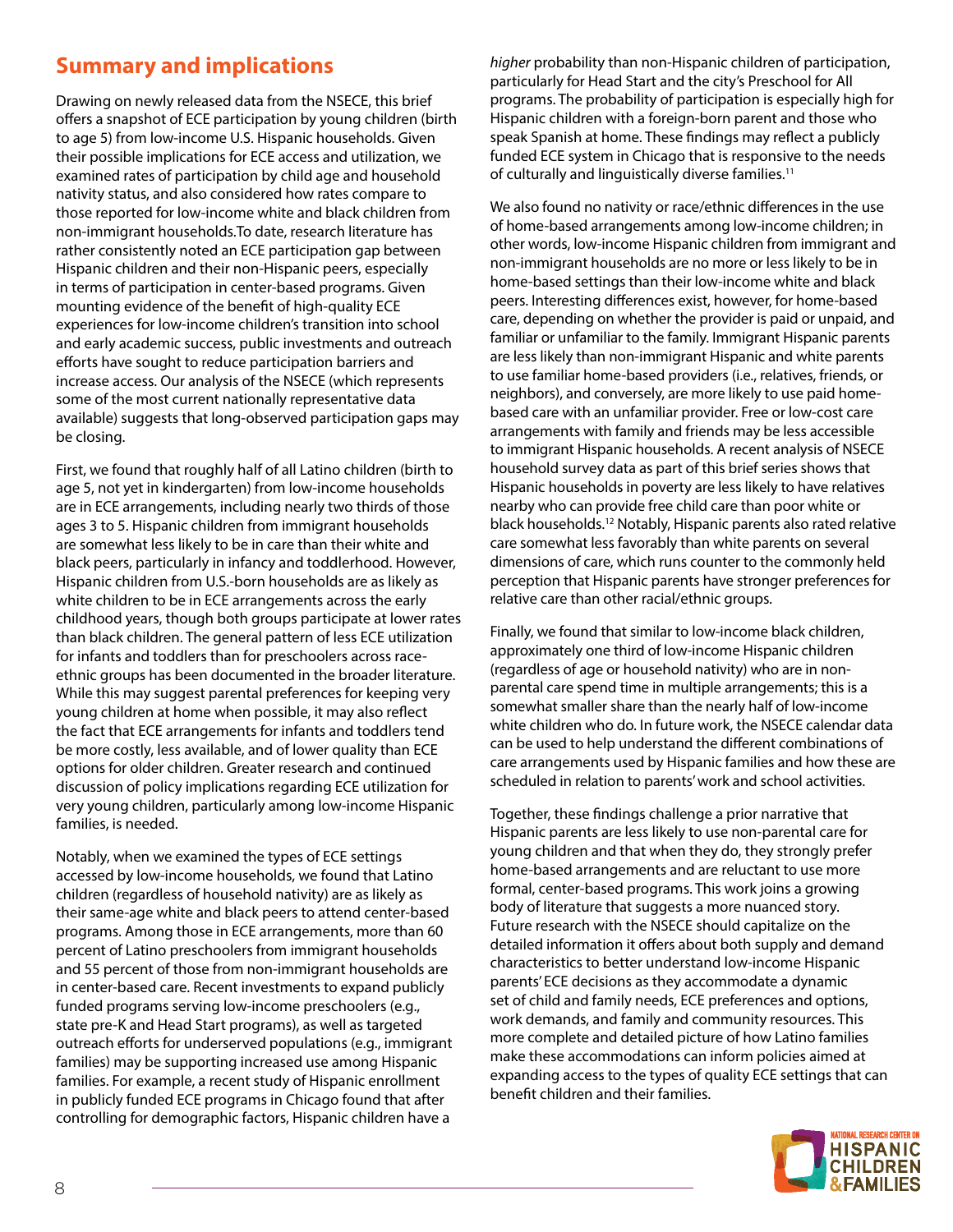**Table 1.** ECE utilization by young children in low-income households, by child age, household nativity, and race/ethnicity

|                                    | <b>Hispanic</b>        |                        | <b>White</b>           | <b>Black</b>        |
|------------------------------------|------------------------|------------------------|------------------------|---------------------|
|                                    | Immigrant<br>household | U.S.-born<br>household | U.S.-born<br>household | U.S.-born household |
| Any non-parental care in past week | 46%b,c                 | 53% <sup>e</sup>       | $56%$ <sup>f</sup>     | 67%                 |
| Child is 0-2 years                 | 37%b,c                 | 44% <sup>e</sup>       | 50%                    | 58%                 |
| Child is 3-5 years                 | $57\%$                 | $63%$ <sup>e</sup>     | $63\%$ <sup>f</sup>    | 77%                 |
| Any center-based care in past week | $20\%$                 | $19%$ <sup>e</sup>     | 21%                    | 28%                 |
| Child is 0-2 years                 | $6\%$                  | $7\%$ <sup>e</sup>     | 9%                     | 15%                 |
| Child is 3-5 years                 | 35%                    | 34%                    | 36%                    | 44%                 |
| Any home-based care in past week   | 22%a,b,c               | 30%                    | 30%                    | 34%                 |
| Child is 0-2 years                 | $23%^{a,c}$            | 32%                    | 31%                    | 35%                 |
| Child is 3-5 years                 | $20%$ <sub>b,c</sub>   | 27%                    | 28%                    | 32%                 |
| Sample size                        | 1562                   | 831                    | 1717                   | 1043                |
| Child is 0-2 years                 | 822                    | 432                    | 903                    | 552                 |
| Child is 3-5 years                 | 740                    | 399                    | 814                    | 491                 |

Source: Authors' analysis of 2012 National Survey of Early Care and Education

Notes: Results in the appendix table and figures are based on the same analysis.

The following notation is used consistently throughout the brief. If a letter does not appear in the table above, it means the particular pairwise difference was non-significant.

<sup>a</sup> Difference between Hispanic children of immigrants and non-immigrants is significant at p<0.05 level.

 $^{\rm b}$  Difference between Hispanic children of immigrants and white children is significant at the p<0.05 level.

 $\epsilon$  Difference between Hispanic children of immigrants and black children is significant at the p<0.05 level.

 $^d$  Difference between Hispanic children of non-immigrants and white children is significant at the p<0.05 level.

e Difference between Hispanic children of non-immigrants and black children is significant at the p<0.05 level.

 $f$  Difference between white children and black children is significant at the p<0.05 level.

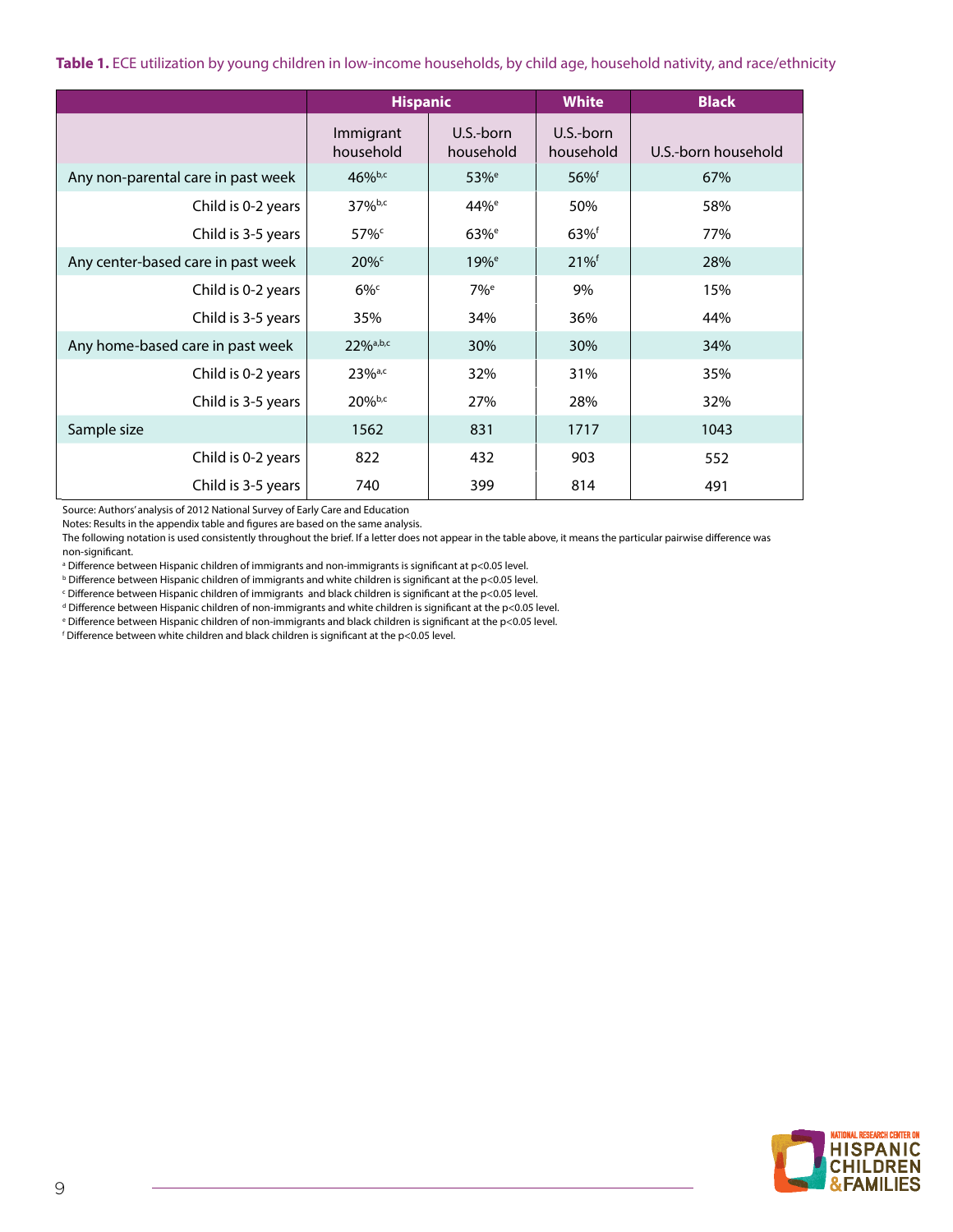**Table 2.** Types of arrangements used by young low-income children in non-parental care, by household nativity, race/ethnicity, and child age

|                                      | <b>Hispanic</b>        |                        | <b>White</b>           | <b>Black</b>           |
|--------------------------------------|------------------------|------------------------|------------------------|------------------------|
| Among children participating in ECE: | Immigrant<br>household | U.S.-born<br>household | U.S.-born<br>household | U.S.-born<br>household |
| Any center-based care in past week   | 43%                    | 37%                    | 38%                    | 42%                    |
| Child is 0-2 years                   | 18%                    | 15% <sup>e</sup>       | 18%                    | 26%                    |
| Child is 3-5 years                   | 61%                    | 55%                    | 57%                    | 57%                    |
| Any home-based care in past week     | 47%                    | 56%                    | 53%                    | 51%                    |
| Child is 0-2 years                   | 63%                    | 72%                    | 61%                    | 61%                    |
| Child is 3-5 years                   | 35%                    | 43%                    | 45%                    | 41%                    |
| Any irregular care in past week      | 13%b                   | 19% <sup>d</sup>       | 28%f                   | 14%                    |
| Child is 0-2 years                   | $16\%^{\rm b}$         | 22%                    | 31%f                   | 15%                    |
| Child is 3-5 years                   | 11%b                   | 17%                    | 25%f                   | 13%                    |
| Any "other" care in past week        | 15%                    | 16%                    | 13%                    | 18%                    |
| Child is 0-2 years                   | 17%                    | 14%                    | 12%                    | 17%                    |
| Child is 3-5 years                   | 13%                    | 18%                    | 14%                    | 19%                    |
| Child is in 2+ arrangements          | 37% <sup>b</sup>       | 32% <sup>d</sup>       | 48%f                   | 38%                    |
| Child is 0-2 years                   | 32% <sup>b</sup>       | 32% <sup>d</sup>       | 45%f                   | 33%                    |
| Child is 3-5 years                   | 40%                    | 32% <sup>d</sup>       | 50%                    | 43%                    |
| Primary arrangement is center-based  | 38%                    | 33%                    | 32%                    | 39%                    |
| Child is 0-2 years                   | 16%                    | 11% <sup>e</sup>       | 17%                    | 24%                    |
| Child is 3-5 years                   | 55%                    | 52%                    | 45%                    | 52%                    |
| Primary arrangement is home-based    | 44%                    | 48%                    | 45%                    | 44%                    |
| Child is 0-2 years                   | 61%                    | 67%                    | 56%                    | 58%                    |
| Child is 3-5 years                   | 31%                    | 32%                    | 34%                    | 31%                    |
| Sample size                          | 698                    | 445                    | 933                    | 676                    |
| Child is 0-2 years                   | 301                    | 194                    | 422                    | 306                    |
| Child is 3-5 years                   | 397                    | 251                    | 511                    | 370                    |

Source: Authors' analysis of 2012 National Survey of Early Care and Education

Notes: Results in the appendix table and figures are based on the same analysis.

The following notation is used consistently throughout the brief. If a letter does not appear in the table above, it means the particular pairwise difference was non-significant.

 $^\mathrm{a}$  Difference between Hispanic children of immigrants and non-immigrants is significant at p<0.05 level.

 $^{\rm b}$  Difference between Hispanic children of immigrants and white children is significant at the p<0.05 level.

 $\,^{\rm c}$  Difference between Hispanic children of immigrants  $\,$  and black children is significant at the p $<$ 0.05 level.

 $^{\rm d}$  Difference between Hispanic children of non-immigrants and white children is significant at the p<0.05 level.

e Difference between Hispanic children of non-immigrants and black children is significant at the p<0.05 level.

f Difference between white children and black children is significant at the p<0.05 level.

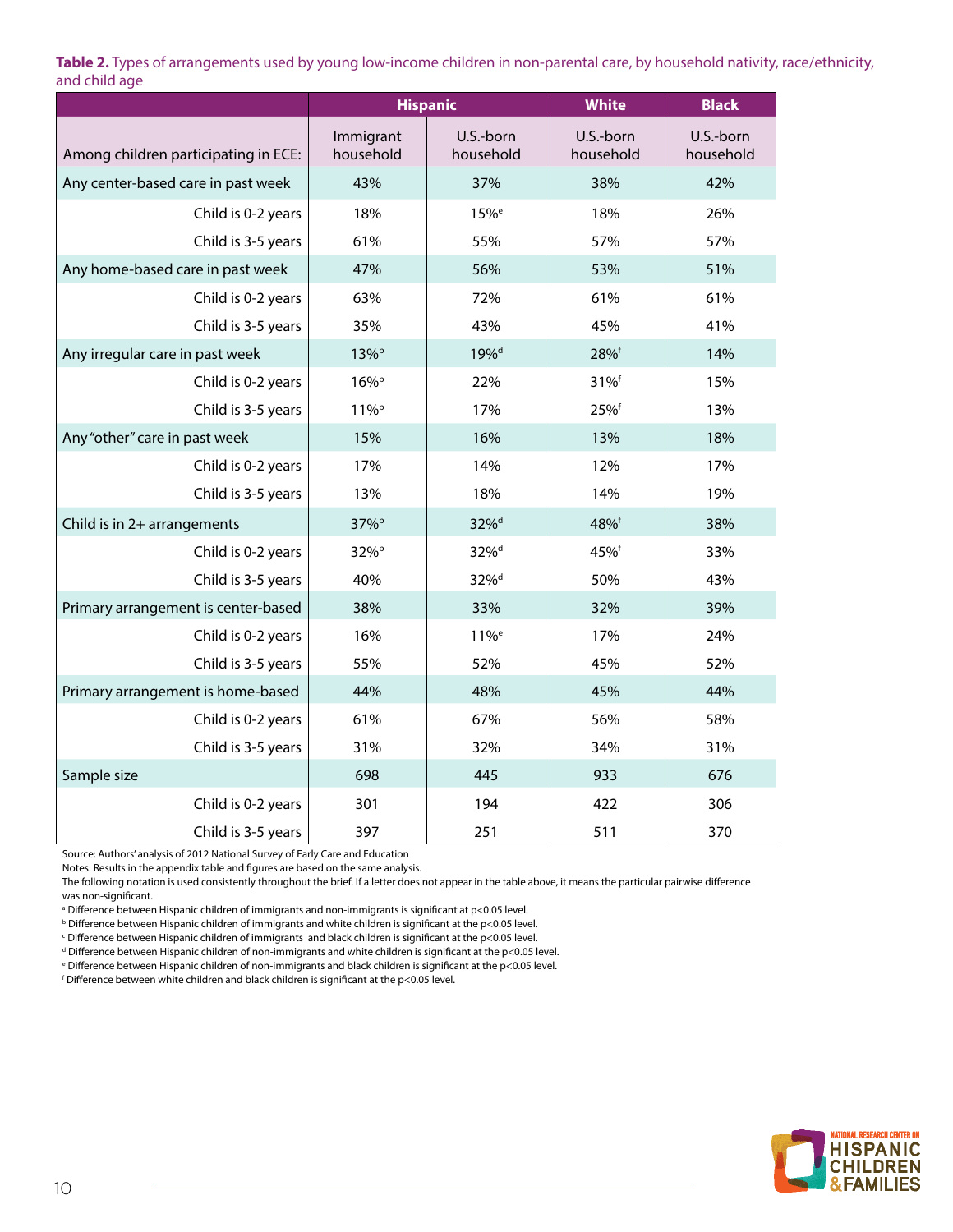**Table 3.** Types of home-based arrangements used by young children in non-parental care, by child age, household nativity and race/ethnicity

|                                                    | <b>Hispanic</b>        |                        | <b>White</b>           | <b>Black</b>           |
|----------------------------------------------------|------------------------|------------------------|------------------------|------------------------|
| Among children participating in ECE:               | Immigrant<br>household | U.S.-born<br>household | U.S.-born<br>household | U.S.-born<br>household |
| Any unpaid home-based care                         | $24\%^{a,b}$           | 40%                    | 38%                    | 31%                    |
| Child is 0-2 years                                 | $30%^{a,b}$            | 51%                    | 44%                    | 36%                    |
| Child is 3-5 years                                 | 19% <sup>a,b</sup>     | 30%                    | 33%                    | 27%                    |
| Any paid home-based care, prior<br>relationship    | 7%                     | 6%                     | 8%                     | 8%                     |
| Child is 0-2 years                                 | 10%                    | 7%                     | 8%                     | 10%                    |
| Child is 3-5 years                                 | 4%                     | 4%                     | 8%                     | 6%                     |
| Any paid home-based care, no prior<br>relationship | $19%^{a,b}$            | 13%                    | 11%                    | 14%                    |
| Child is 0-2 years                                 | $26\%$ <sup>a,b</sup>  | 16%                    | 13%                    | 17%                    |
| Child is 3-5 years                                 | $14\%$ <sup>b</sup>    | 10%                    | 8%                     | 11%                    |
| Sample size                                        | 698                    | 445                    | 933                    | 676                    |
| Child is 0-2 years                                 | 301                    | 194                    | 422                    | 306                    |
| Child is 3-5 years                                 | 397                    | 251                    | 511                    | 370                    |

Source: Authors' analysis of 2012 National Survey of Early Care and Education

Notes: Results in the appendix table and figures are based on the same analyses.

The following notation is used consistently throughout the brief. If a letter does not appear in the table above, it means the particular pairwise difference was non-significant.

<sup>a</sup> Difference between Hispanic children of immigrants and non-immigrants is significant at p<0.05 level.

<sup>b</sup> Difference between Hispanic children of immigrants and white children is significant at the p<0.05 level.

<sup>c</sup> Difference between Hispanic children of immigrants and black children is significant at the p<0.05 level.

<sup>d</sup> Difference between Hispanic children of non-immigrants and white children is significant at the p<0.05 level.

<sup>e</sup> Difference between Hispanic children of non-immigrants and black children is significant at the p<0.05 level.

 $^{\mathsf{f}}$  Difference between white children and black children is significant at the p<0.05 level.

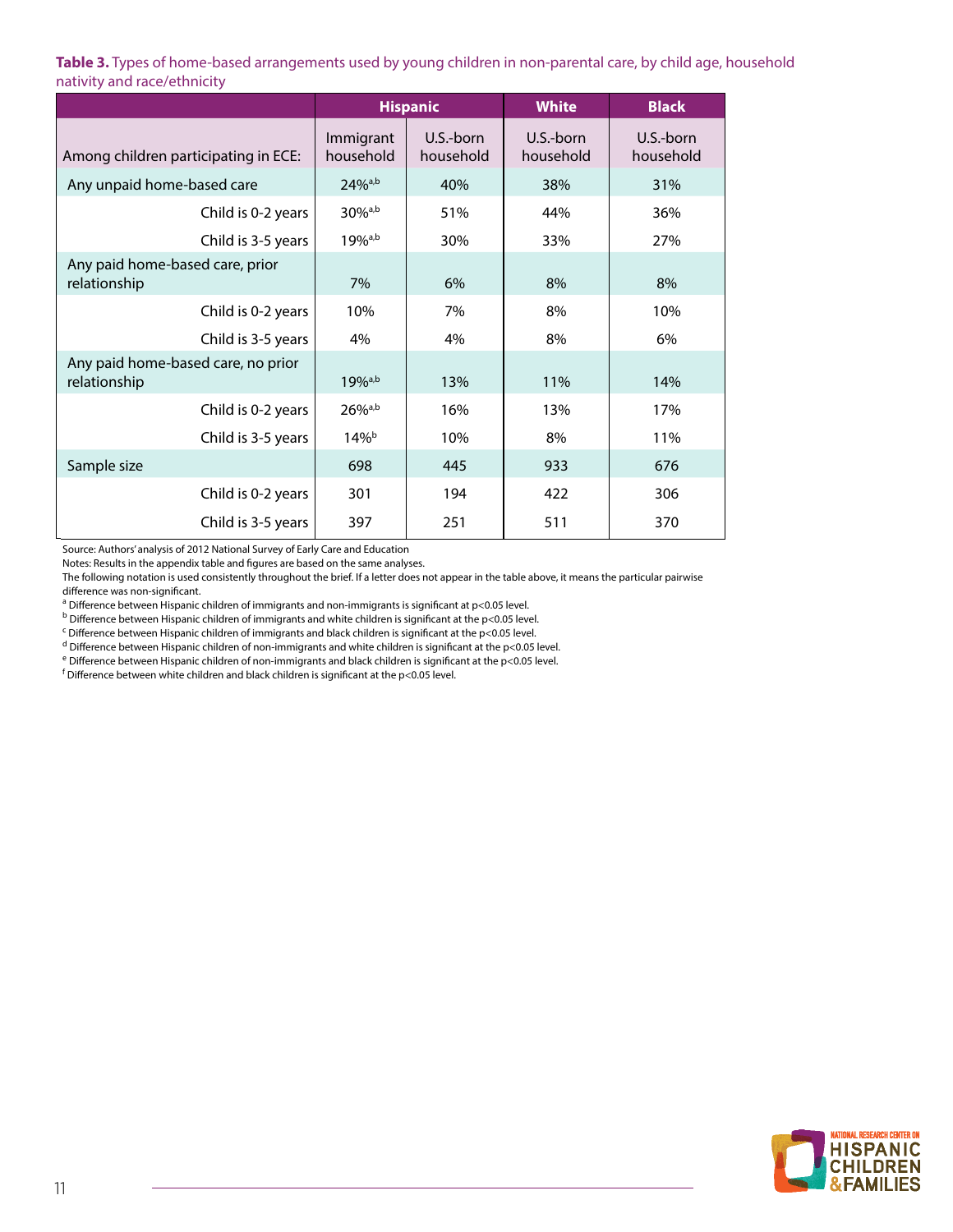# **References**

- 1. Wildsmith, E., Alvira-Hammond, M. & Guzman, L. (2016). *A National Portrait of Hispanic Children in Need.* Washington, DC: National Research Center on Hispanic Children and Families.
- 2. Weiland, C., & Yoshikawa, H. (2013). Impacts of a prekindergarten program on children's mathematics, language, literacy, executive function, and emotional skills*. Child Development, 84*(6), 2112-2130.
- 3. Gormley, W., Gayer, T., Phillips, D., & Dawson, B. (2005). The Effects of Universal Pre-K on Cognitive Development. *Developmental Psychology, 41,* 872-884.
- 4. Bitler, M. P., Hoynes, H. W., & Domina, T. (2014). *Experimental evidence on distributional effects of Head Start* (No. w20434). National Bureau of Economic Research.
- 5. Weiland, C., & Yoshikawa, H. (2013). Impacts of a prekindergarten program on children's mathematics, language, literacy, executive function, and emotional skills*. Child Development, 84*(6), 2112-2130.
- 6. Gormley, W., & Gayer, T. (2005). Promoting school readiness in Oklahoma: An evaluation of Tulsa's pre-K program. *Journal of Human Resources, 40,* 533-558.
- 7. Jacobson Chernoff, J., Flanagan, K. D., McPhee, C., and Park, J. (2007). Preschool: First Findings From the Preschool Follow-up of the Early Childhood Longitudinal Study, Birth Cohort (ECLS-B) (NCES 2008-025). National Center for Education Statistics, Institute of Education Sciences, U.S. Department of Education. Washington, DC.
- 8. Child Trends Databank. (2015). Preschool and prekindergarten. From [http://www.childtrends.org/?indicators=preschool-and](http://www.childtrends.org/?indicators=preschool-and-prekindergarten)[prekindergarten](http://www.childtrends.org/?indicators=preschool-and-prekindergarten)
- 9. Matthews, H., & Jang, D. (2007). *The Challenges of Change: Learning from the Child Care and Early Education Experiences of Immigrant Families.* Washington, DC: Center for Law and Social Policy.
- 10. Mamedova, S., Redford, J., & Zukerberg, A. (2015). *Early Childhood Program Participation, From the National Household Education Surveys Program of 2012 (NCES 2013-029.REV), Table 1,* from <http://nces.ed.gov/pubs2013/2013029rev.pdf>
- 11. López, M., Grindal, T., Zanoni, W., & Goerge, R. (Forthcoming). *Hispanic Children's Participation in Early Care and Education: A Look at Utilization Patterns of Chicago's Publicly Funded Programs*. Bethesda, MD: The National Center for Research on Hispanic Families & Children.
- 12. Guzman, L., Hickman, S., Turner, K., & Gennetian L. (2016). *Hispanic Children's Participation in Early Care and Education:*  Perceptions of Care Arrangements, and Relatives' Availability to Provide Care. Bethesda, MD: The National Center for Research on Hispanic Families & Children.